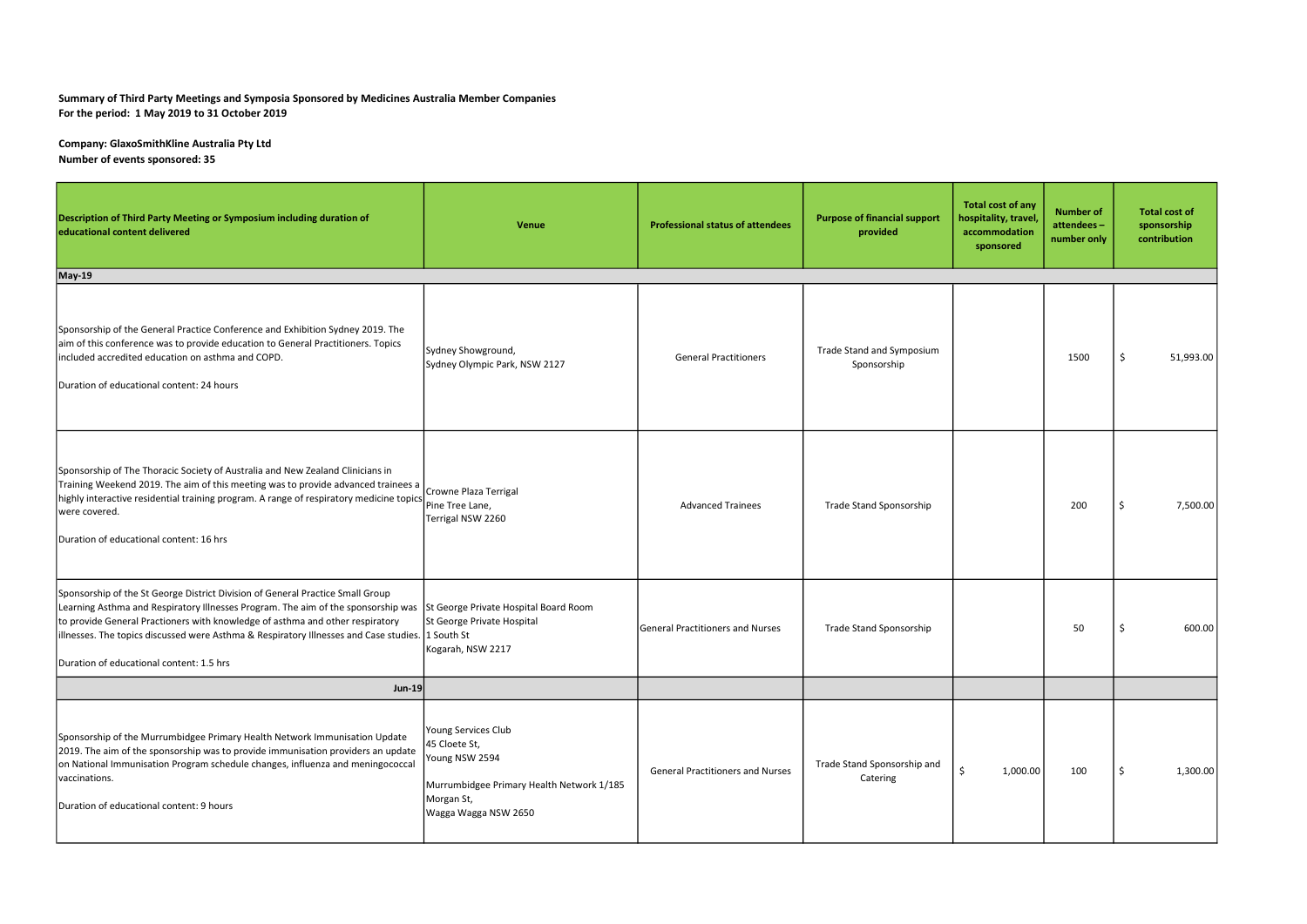| Sponsorship of the Rural Doctors Association of Queensland 30th Annual<br>Conference. The aim of this sponsorship was to provide information on the latest<br>updates in clinical practice, with a focus on rural medical education.<br>Duration of educational content: 24 hours                                                                                                                           | Pullman Cairns International<br>17 Abbott Street,<br>Cairns QLD 4870          | <b>General Practitioners</b>                                                                 | Trade Stand Sponsorship                  |         | 250 | 2,200.00        |
|-------------------------------------------------------------------------------------------------------------------------------------------------------------------------------------------------------------------------------------------------------------------------------------------------------------------------------------------------------------------------------------------------------------|-------------------------------------------------------------------------------|----------------------------------------------------------------------------------------------|------------------------------------------|---------|-----|-----------------|
| <b>Jul-19</b>                                                                                                                                                                                                                                                                                                                                                                                               |                                                                               |                                                                                              |                                          |         |     |                 |
| Sponsorship of The Benchmarque Group Immunisation Education Workshops in<br>South Australia and Brisbane. The aim of the event was to provide immunisation<br>providers a National Immunisation Program (NIP) immunisation update and practical Veale Gardens<br>immunisation skills.<br>Duration of educational content: 12 hours                                                                          | Adelaide Pavilion<br>Corner South Terrace & Peacock Road, Adelaide<br>SA 5000 | <b>General Practitioners and Nurses</b>                                                      | Trade Stand Sponsorship and<br>Catering  | \$6,950 | 190 | \$9,950.00      |
| Sponsorship of the Travel Medicine Alliance 14th Annual General meeting. The aim<br>of this meeting was to discuss topics relating to travel medicine, such as tick borne<br>encephalitis, malaria and side effects from travel vaccines.<br>Duration of educational content: 8 hours                                                                                                                       | Mariott Hotel,<br>515 Queen Street,<br>Brisbane QLD 4000                      | <b>General Practitioners, Nurses</b>                                                         | Trade Stand Sponsorship                  |         | 90  | \$3,100.00      |
| Sponsorship of the Monash Lung and Sleep Institute State of the Art 2019 COPD<br>Meeting. The aim of this meeting was to provide scientific knowledge and latest<br>clinical data in respiratory diseases to Victorian Healthcare Professionals. The topics<br>discussed related to the science and treatment of Chronic Obstructive Pulmonary<br>Disease (COPD).<br>Duration of educational content: 9 hrs | Monash University and Medical Centre<br>246 Clayton Rd,<br>Clayton VIC 3168   | <b>Respiratory Specialists</b>                                                               | Trade Stand Sponsorship                  |         | 300 | -Ś<br>95,000.00 |
| Sponsorship of the Thoracic Society of Australia and New Zealand (TSANZ) Western<br>Australia Branch Annual Scientific Meeting. The aim of this sponsorship was to<br>provide an update on current and new Respiratory Medicine. The topics included<br>chronic respiratory diseases and pulmonary rehabilitation.<br>Duration of educational content: 16 hours                                             | Australian Institute of Management<br>76 Birkdale Street,<br>Floreat WA 6014  | Respiratory Physicians, Advanced<br>Trainees, Nurses, Researchers,<br>Scientists, Registrars | Trade Stand Sponsorship                  |         | 300 | 2,300.00        |
| Sponsorship of the General Practice Conference and Exhibition Perth 2019. The aim<br>of this conference was to provide education to General Practitioners. Topics included Crown Perth Convention Centre<br>accredited education on asthma and COPD.<br>Duration of educational content: 16 hours                                                                                                           | Great Eastern Hwy,<br>Burswood WA 6100                                        | <b>General Practitioners</b>                                                                 | Trade Stand and Symposium<br>Sponsorship |         | 400 | 17,428.00       |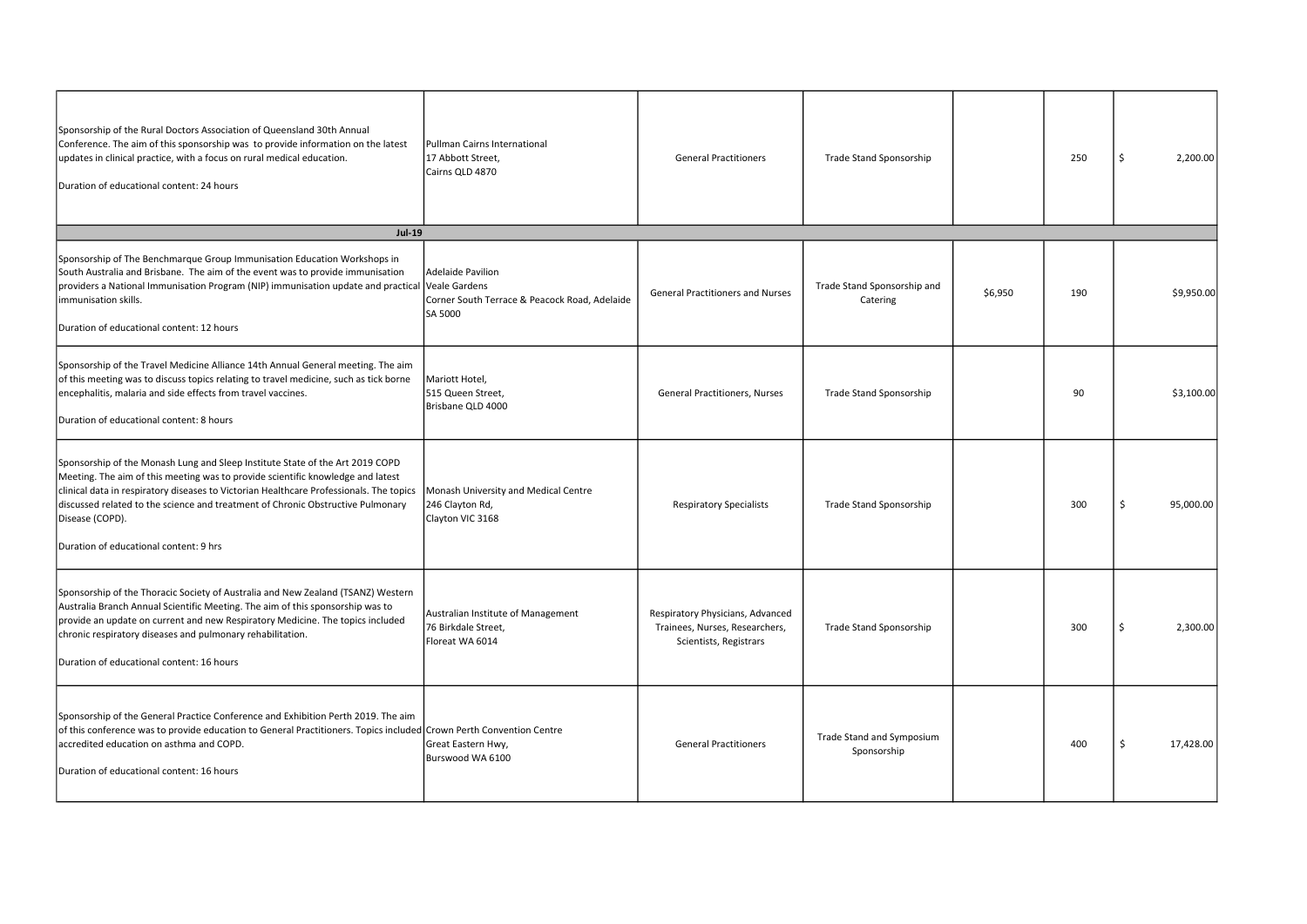| Sponsorship of the Pharmaceutical Society of Australia's 2019 Conference. The aim<br>of the event was to provide education to pharmacists on pertussis vaccination in<br>patients with a respiratory condition.<br>Duration of educational content: 24 hours                                                                         | Hyatt Regency Darling Harbour<br>161 Sussex Street,<br>Sydney NSW 2000                               | Pharmacists                          | Trade Stand and Symposium<br>Sponsorship |                | 150 | -\$ | 12,000.00 |
|--------------------------------------------------------------------------------------------------------------------------------------------------------------------------------------------------------------------------------------------------------------------------------------------------------------------------------------|------------------------------------------------------------------------------------------------------|--------------------------------------|------------------------------------------|----------------|-----|-----|-----------|
| Sponsorship of the Western Victoria Primary Health Network Immunisation Forum.<br>The aim of the sponsorship was to provide a National Immunisation Program (NIP)<br>immunisation update and discuss general immunisation guidelines.<br>Duration of educational content: 14 hours                                                   | Rydges Hotel<br>Corner Gheringhap and Myers St,<br>Geelong VIC 3220                                  | <b>General Practitioners, Nurses</b> | Trade Stand Sponsorship                  | 1,500.00<br>\$ | 75  | -Ś  | 2,500.00  |
| <b>Aug-19</b>                                                                                                                                                                                                                                                                                                                        |                                                                                                      |                                      |                                          |                |     |     |           |
| Sponsorship of the Ramsay Health Care Ramsay Cairns General Practitioner<br>Conference 2019. The aim of the sponsorship was to provide education to General<br>Practitioners. Topics discussed included Obstetrics/Gynaecology, Urogynaecology,<br>Psychiatry and Urology<br>Duration of educational content: 16 hours               | Riley Crystalbrook Hotel<br>131 - 141 The Esplanade,<br>Cairns City QLD 4870                         | <b>General Practitioners</b>         | Trade Stand Sponsorship                  |                | 100 |     | 7,500.00  |
| Sponsorship of the Maternal, Child and Family Health Nurses Australia Conference.<br>The aim of this sponsorship was to provide education to maternal and child health<br>nurses relating to relating vaccines. The topics discussed were Maternal, Child and<br>Family Health Nursing.<br>Duration of educational content: 24 hours | International Convention Centre<br>14 Darling Dr,<br>Sydney NSW 2000                                 | <b>Nurses</b>                        | Trade Stand Sponsorship and<br>Catering  | Ŝ.<br>3,000.00 | 500 |     | 7,000.00  |
| Sponsorship of the Hunter New England Primary Health Network Immunisation<br>Update 2019. The aim of the sponsorship was to provide a National Immunisation<br>Program (NIP) immunisation update and discuss general immunisation guidelines.<br>Duration of educational content: 10 hours                                           | The Nex<br>Newcastle Exhibition and Convention Centre<br>309 King Street,<br>Newcastle West NSW 2302 | <b>General Practitioners, Nurses</b> | Trade Stand Sponsorship                  |                | 100 |     | 5,000.00  |
| Sponsorship of the INSIG (Immunisation Nurses Special Interest Group) Biennial<br>Immunisation Conference. The aim of the event was to provide immunisation<br>providers a National Immunisation Program immunisation update.<br>Duration of educational content: 7 hours                                                            | Australian Nursing and Midwifery House<br>535 Elizabeth Street,<br>Melbourne VIC 3000                | <b>Nurses</b>                        | Trade Stand Sponsorship                  |                | 320 |     | 2,000.00  |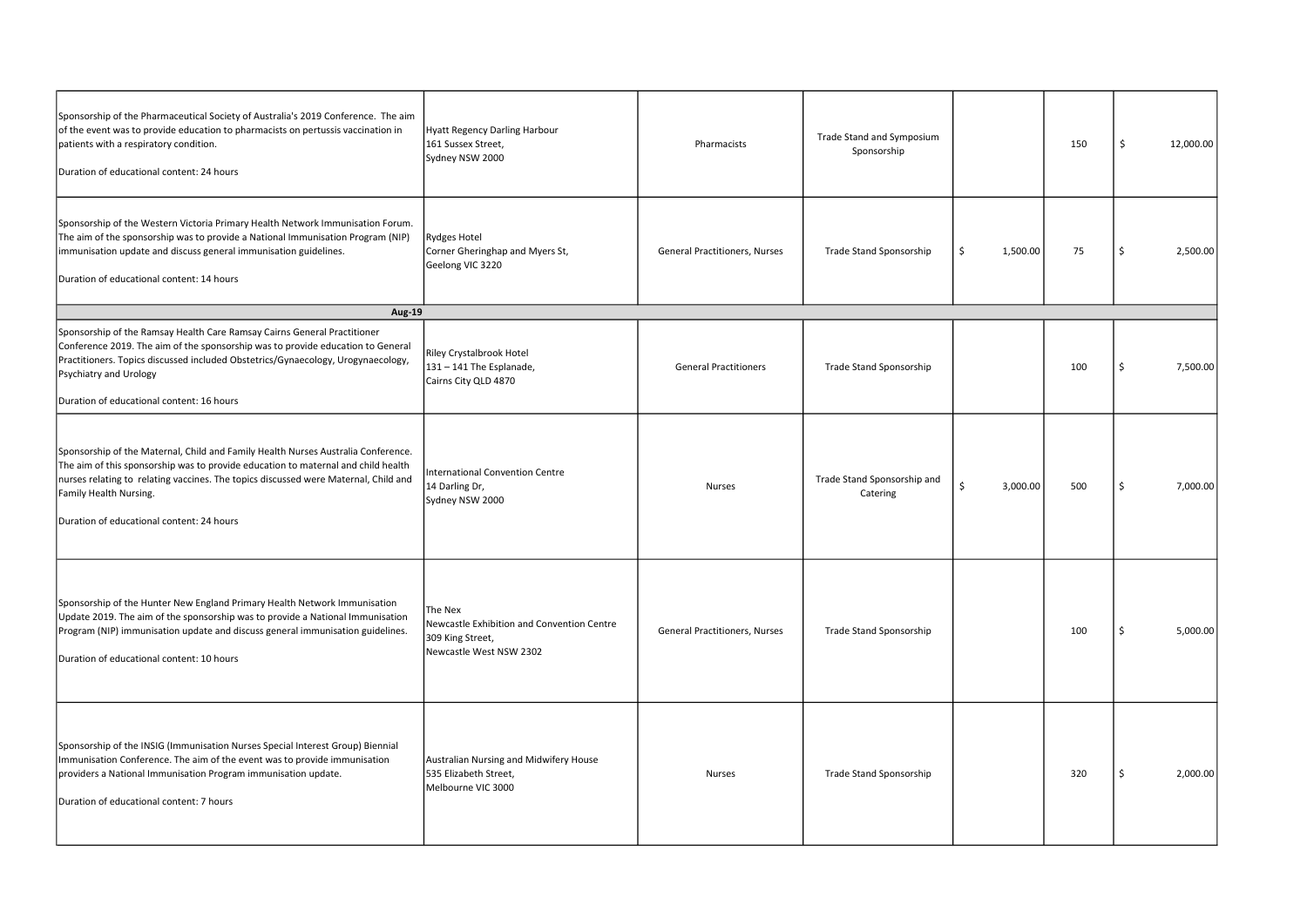| Sponsorship of the Kununurra Chronic Disease Workshop. The program was focussed<br>on chronic disease issues and its management in patients from remote areas.<br>Duration of educational content: 16 hours                                                                                                                                                                            | Kimberley Grande - Kununurra<br>20 Victoria Hwy, Kununurra, WA. 6743.                                                | General Practitioners, Nurses,<br>Specialists, Allied Health                           | Trade Stand Sponsorship                  |               | 65   | -S  | 4,500.00  |
|----------------------------------------------------------------------------------------------------------------------------------------------------------------------------------------------------------------------------------------------------------------------------------------------------------------------------------------------------------------------------------------|----------------------------------------------------------------------------------------------------------------------|----------------------------------------------------------------------------------------|------------------------------------------|---------------|------|-----|-----------|
| <b>Sep-19</b>                                                                                                                                                                                                                                                                                                                                                                          |                                                                                                                      |                                                                                        |                                          |               |      |     |           |
| Sponsorship of the Thoracic Society of Australia and New Zealand (TSANZ) Victorian<br>Branch Meeting. The aim of this sponsorship was to provide education and<br>discussion relating to the future of respiratory medicine.<br>Duration of educational content: 3 hours                                                                                                               | lFenix Events<br>680 Victoria St<br>Richmond VIC 3121                                                                | Respiratory Physicians, Advanced<br>Trainees, Nurses and Registrars                    | Trade Stand Sponsorship                  |               | 100  |     | 9,000.00  |
| Sponsorship of the Australasian Society of Clinical immunology and Allergy (ASCIA).<br>The aim of this sponsorship was to provide<br>continuing professional development for health professionals working in allergy,<br>clinical immunology and immunopathology. Topics discussed included<br>Immunotheraphy, Rhinitis and Autoimmunity.<br>Duration of educational content: 24 hours | Perth Convention and Exhibition Centre<br>21 Mounts Bay Road,<br>Perth WA 6000                                       | <b>Medical Practitioners and Specialists</b>                                           | <b>Trade Stand Sponsorship</b>           |               | 300  | - Ś | 15,000.00 |
| Sponsorship of the Thoracic Society of Australia and New Zealand (TSANZ) Western<br>Australia Local Branch Lung Club Dinner. The aim of this sponsorship was to provide<br>an opportunity to understand more about emerging areas of Respiratory Medicine.<br>Duration of educational content: 3 hours                                                                                 | Acqua Viva Restaurant<br>Nedlands Jetty,<br>Nedlands WA 6009                                                         | Respiratory Specialists, Respiratory<br>Nurses, Registrars, and Research<br>Scientists | Trade Stand Sponsorship                  | 5,000.00<br>Ŝ | 60   |     | 9,000.00  |
| Sponsorship of the Thoracic Society of Australia and New Zealand (TSANZ) South<br>Australia/Northern Territory Branch Annual Scientific Meeting. The aim of the<br>meeting was to provide education to enhance medical knowledge and the quality<br>use of medicines.<br>Duration of educational content: 7 hours                                                                      | Pullman Adelaide Hotel<br>16 Hindmarsh Square<br>Adelaide SA 5000                                                    | Respiratory Physicians, Nurses,<br>Scientists                                          | Trade Stand Sponsorship                  |               |      |     | 2,500.00  |
| Sponsorship of the General Practice Conference and Exhibition Brisbane 2019. The<br>aim of this conference was to provide education to General Practitioners. Topics<br>included accredited education on asthma and COPD.<br>Duration of educational content: 24 hours                                                                                                                 | Brisbane Convention and Exhibition Centre<br>Corner Merivale and Glenelg Streets<br>South Bank,<br>Brisbane QLD 4101 | <b>General Practitioners</b>                                                           | Trade Stand and Symposium<br>Sponsorship |               | 1000 | -\$ | 46,377.00 |
| Sponsorship of the Australian College of Midwives National Conference 2019. The<br>aim of the conference was to educate midwives on current best practice and to<br>provide education relating to vaccines.<br>Duration of educational content: 24 hours                                                                                                                               | National Convention Centre, Canberra<br>31 Constitution Ave,<br>Canberra ACT 2601                                    | Nurses, Midwives                                                                       | Trade Stand Sponsorship                  |               | 400  |     | 4,000.00  |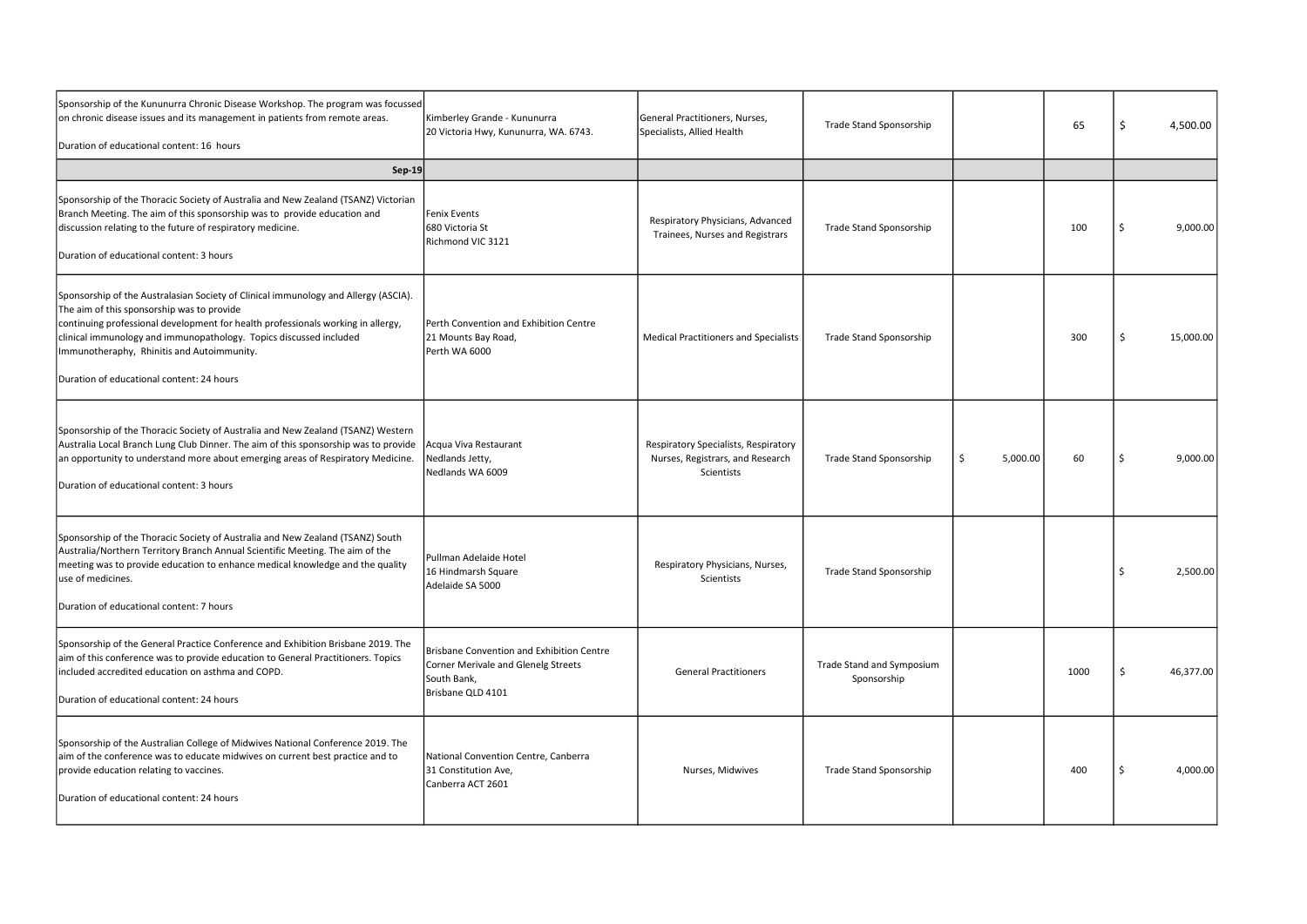| Sponsorship of the Aboriginal and Torres Strait Islander Nurses and Midwives<br>(CATSINaM) 2019 Conference. The aim of the conference was to provide Aboriginal<br>and Torres Strait Islander nurses and midwives with current best practie and<br>materials.<br>Duration of educational content: 24 hours                                                                                                   | Sheraton Grand Hotel<br>161 Elizabeth Street<br>Sydney NSW 2000                                                | Nurses, Midwives                                     | Trade Stand Sponsorship           |                | 300 | -Ś | 2,000.00 |
|--------------------------------------------------------------------------------------------------------------------------------------------------------------------------------------------------------------------------------------------------------------------------------------------------------------------------------------------------------------------------------------------------------------|----------------------------------------------------------------------------------------------------------------|------------------------------------------------------|-----------------------------------|----------------|-----|----|----------|
| <b>Oct-19</b>                                                                                                                                                                                                                                                                                                                                                                                                |                                                                                                                |                                                      |                                   |                |     |    |          |
| Sponsorship of the Bangladesh medical Society Annual Scientific Meeting. The aim of<br>this sponsorship was to improve diagnosis and treatment in General Practice. The<br>topics discussed included Delirium/Dementia, Cardiology and Abdominal pain.<br>Duration of educational content: 8 hours                                                                                                           | Novotel Sydney Olympic Park Hotel<br>Olympic Boulevard and Herb Elliott Avenue<br>Sydney Olympic Park NSW 2127 | <b>General Practitioners</b>                         | <b>Trade Stand Sponsorship</b>    |                | 250 |    | 5,000.00 |
| Sponsorship of the Manly Warringah Division of General Practice October GP CPD<br>Event: Meningococcal and Other Travel Vaccines. The aim of the sponsorship was to<br>increase GPs knowledge on a variety of health topics. Some of the topics discussed<br>included the Zika Virus and other mosquito bourne infections, Meningococcal and<br>Travel Vaccines.<br>Duration of educational content: 3 hours | Limani Seafood Restaurant<br>11 Narrabeen Street,<br>Narrabeen NSW 2101.                                       | <b>General Practitioners</b>                         | <b>Accreditation and Catering</b> | 2,190.00<br>-S | 30  | -S | 3,290.00 |
| Sponsorship of the Men's Health Education Conference. The aim of this sponsorship<br>was to provide education relating to men's health and COPD.<br>Duration of educational content: 8.5 hours                                                                                                                                                                                                               | Novotel Twin Waters<br>Ocean Drive,<br>Sunshine Coast QLD 4564                                                 | <b>General Practitioners</b>                         | Trade Stand Sponsorship           |                | 50  |    | 3,000.00 |
| Sponsorship of the Shoalhaven Medical Association October Medical Update<br>Conference. The aim of this sponsorship was to provide further education to<br>Helathcare Practitioners on a variety of topics.<br>Duration of educational content: 8 hours                                                                                                                                                      | Nowra Golf Club<br>86 Fairway Drive,<br>North Nowra NSW 2541                                                   | Specialists, General Practitioners,<br><b>Nurses</b> | Trade Stand Sponsorship           |                | 90  |    | 2,000.00 |
| Sponsorship of the Mastering Patient Care Allergy and Asthma Series. The aim of this<br>sponsorship was to provide further education to General Practitioners relating to the<br>topics of treating children with asthma, thunderstorm asthma, non-allergic and<br>allergic upper airways disease management and anaphylaxis management and<br>prevention.<br>Duration of educational content: 7.5 hours     | Queensland Cricketers Club<br>411 Vulture Street<br>East Brisbane QLD 4169                                     | <b>General Practitioners</b>                         | <b>Trade Stand Sponsorship</b>    |                | 76  |    | 5,500.00 |

| Trade Stand Sponsorship           |                | 300    | \$<br>2,000.00 |
|-----------------------------------|----------------|--------|----------------|
|                                   |                |        |                |
| Trade Stand Sponsorship           |                | 250    | \$<br>5,000.00 |
| <b>Accreditation and Catering</b> | 2,190.00<br>\$ | $30\,$ | \$<br>3,290.00 |
| Trade Stand Sponsorship           |                | 50     | \$<br>3,000.00 |
| Trade Stand Sponsorship           |                | $90\,$ | \$<br>2,000.00 |
| Trade Stand Sponsorship           |                | 76     | \$<br>5,500.00 |